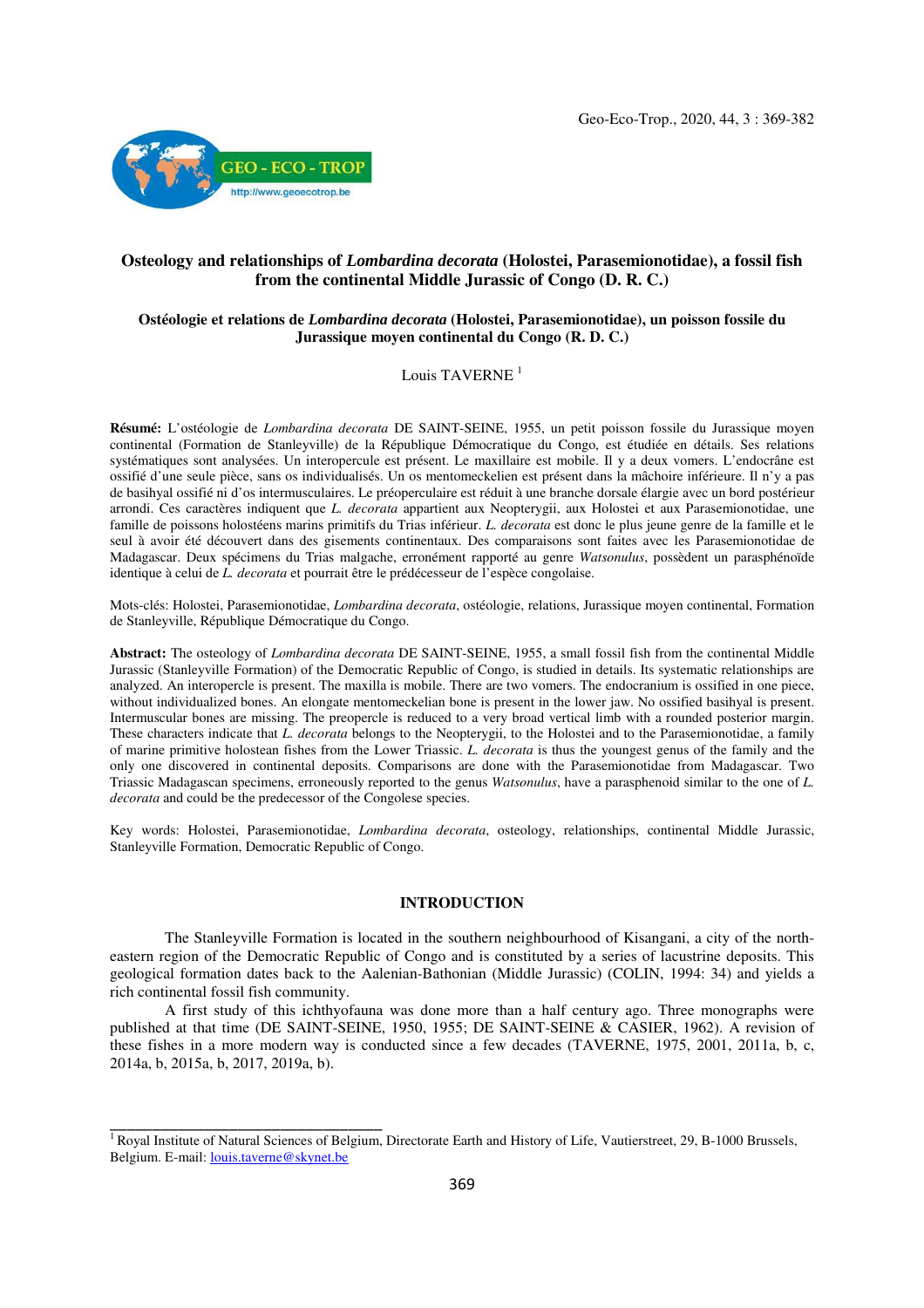The aim of the present paper is to re-describe one of these numerous fossil fishes from the Stanleyville Formation, *Lombardina decorata* DE SAINT-SEINE, 1955, in a more detailed way than previously and to determine its relationships. *L. decorata* is a small fish, with an elongate body and lozenge-shaped ganoid scales. The largest specimens reach a total length of about 10 cm.

### **MATERIAL AND METHODS**

The specimens hereafter described belong to the paleontological collection of the Department of Geology and Mineralogy of the Africa Museum (MRAC), Tervuren, Belgium. The material was studied with a Leica MZ8 stereomicroscope. The drawings of the figures were made by the author with a camera lucida and the photos by Mr. Stéphane HANOT, from the MRAC.

*Lombardina decorata* is represented by eight specimens. The holotype (MRAC RG 10.197) and four paratypes (MRAC RG 10.198, 10.199, 10.200a, b, 10.201) come from Mikaeli, on the upper Lualaba, at 200 km up-stream of Kisangani. Two samples, named paratopotypes (MRAC RG 7748, 7777), come from the Majoki river, at 50 km South-East of Kisangani. An eighth sample (MRAC RG 10.238) was labelled *L. decorata* by DE SAINT-SEINE but not mentioned in his monograph. It was found on the Sangi river, a tributary of the Lomami, at 350 km South of Kisangani.

The identification of all the available specimens as *L. decorata* is based on the presence of the highly characteristic ganoid scales of the species. All these samples were found in the black bituminous shales of the level 4, also named Minjaro-Mekombi-Kewe layer.

#### **List of abbreviations used in the text-figures**

| AN              | $=$ | angular                                              |
|-----------------|-----|------------------------------------------------------|
| <b>ANT</b>      | $=$ | antorbital                                           |
| APAL            | $=$ | autopalatine                                         |
| <b>ART</b>      | $=$ | articular                                            |
| <b>BBR</b> 1, 2 | $=$ | basibranchial 1 and 2                                |
| <b>BO</b>       | $=$ | basioccipital region of the endocranium              |
| <b>BRSTG</b>    | $=$ | branchiostegal rays                                  |
| CHY a.          | $=$ | anterior ceratohyal                                  |
| CHY p.          | $=$ | posterior ceratohyal                                 |
| <b>CLA</b>      | $=$ | clavicle                                             |
| <b>CLT</b>      | $=$ | cleithrum                                            |
| CO              | $=$ | coronoid                                             |
| <b>DETH</b>     | $=$ | $d$ ermethmoid $(=$ rostral)                         |
| DN              | $=$ | dentary                                              |
| <b>DPTE</b>     | $=$ | dermopterotic                                        |
| <b>DSPH</b>     | $=$ | dermosphenotic                                       |
| <b>ENCR</b>     | $=$ | endocranium                                          |
| <b>ECPT</b>     | $=$ | ectopterygoid                                        |
| <b>ENPT</b>     | $=$ | endopterygoid                                        |
| EPI             | $=$ | epiotic $(=$ epioccipital) region of the endocranium |
| FR              | $=$ | frontal                                              |
| GU              | $=$ | gular plate                                          |
| <b>HAP</b>      | $=$ | haemapophysis (= parapophysis)                       |
| <b>HCLT</b>     | $=$ | hypercleithrum $(=$ supracleithrum $)$               |
| <b>HHY</b>      | $=$ | hypohyal                                             |
| <b>HYOM</b>     | $=$ | hyomandibula                                         |
| <b>IOP</b>      | $=$ | interopercle                                         |
| <b>IORB 1-4</b> | $=$ | infraorbitals 1 to 4                                 |
| <b>LEP</b>      | $=$ | fin ray (= lepidotrichia)                            |
| MMK             | $=$ | mentomeckelian bone                                  |
| <b>MPT</b>      | $=$ | metapterygoid                                        |
| МX              | $=$ | maxilla                                              |
| <b>NA</b>       | $=$ | nasal                                                |
| <b>OP</b>       | $=$ | opercle                                              |
| PA              | $=$ | parietal                                             |
| <b>PCLT</b>     | $=$ | postcleithrum                                        |
| <b>PELV</b>     | $=$ | pelvic bone                                          |
| <b>PMX</b>      | $=$ | premaxilla                                           |
| <b>POP</b>      | $=$ | preopercle                                           |
| <b>PORB</b>     | $=$ | postorbital (= suborbital)                           |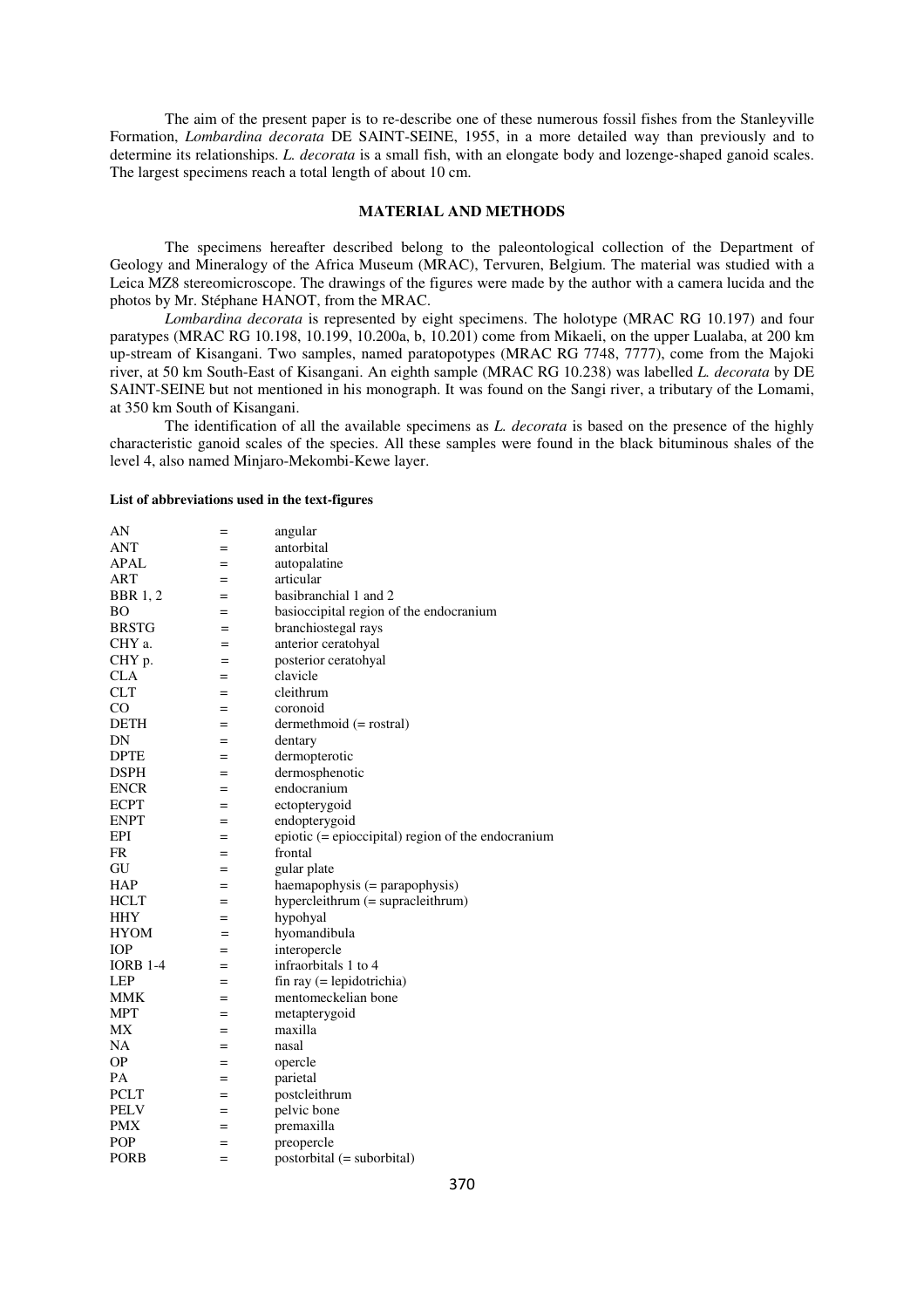| PS               | $=$ | parasphenoid                                   |
|------------------|-----|------------------------------------------------|
| QU               | $=$ | quadrate                                       |
| <b>RART</b>      | $=$ | retroarticular                                 |
| RI               | $=$ | rib                                            |
| <b>SAN</b>       | $=$ | surangular                                     |
| SC               | $=$ | scale                                          |
| SCU              | $=$ | caudal scute                                   |
| SN               | $=$ | supraneural                                    |
| <b>SOC</b>       | $=$ | supraoccipital region of the endocranium       |
| <b>SOP</b>       | $=$ | subopercle                                     |
| <b>SORB 1, 2</b> | $=$ | supraorbitals 1 and 2                          |
| <b>SY</b>        | $=$ | symplectic                                     |
| $V, V1-3$        | $=$ | vertebra, vertebrae 1 to 3                     |
| b. fu.           | $=$ | basal fulcra                                   |
| br.              | $=$ | broken                                         |
| c. m.            | $=$ | mandibular sensory canal                       |
| fr. fu.          | $=$ | fringing fulcra                                |
| g. a. p. a.      | $=$ | groove for the afferent pseudobranchial artery |
| iorb. c.         | $=$ | infraorbital sensory canal                     |
| 1.               | $=$ | left                                           |
| 1. l. c.         | $=$ | lateral line sensory canal                     |
| ot. c.           | $=$ | otic sensory canal                             |
| p. l.            | $=$ | pit-line                                       |
| r.               | $=$ | right                                          |
| sorb. c.         | $=$ | supraorbital sensory canal                     |

# **SYSTEMATIC PALEONTOLOGY**

Subclass: Actinopterygii KLEIN, 1885 Series: Neopterygii REGAN, 1923 Division: Holostei MÜLLER, 1844 Order: Parasemionotiformes LEHMAN, 1966 Famille: Parasemionotidae STENSIÖ, 1932

Genus : *Lombardina* DE SAINT-SEINE, 1955

### **Diagnosis**

The same as the species (monospecific genus)

Species : *Lombardina decorata* DE SAINT-SEINE, 1955

#### **Emended diagnosis**

### **Holotype**

 MRAC RG 10.197: a nearly complete specimen (Fig. 1) from Mikaeli. The snout region and a part of the caudal fin are missing. Length: 103 mm.

#### **Paratypes**

MRAC RG 7748: a specimen from the Majoki river, reduced to the head and the anterior part of the body (Fig. 2). Length: 80 mm.

 MRAC RG 7777: a specimen from the Majoki river, reduced to the head and the anterior region of the body (Fig. 3). Length: 75 mm.

MRAC RG 10.198: a specimen from Mikaeli, reduced to the body. Length: 66 mm.

 MRAC RG 10.199: a specimen from Mikaeli, reduced to the posterior region of the body, with a part of the caudal fin. Length: 53 mm.

 MRAC RG 10.200a, b: the two sides of a specimen from Mikaeli, reduced to the middle region of the body. Length of side "a": 48 mm, and of side "b": 60 mm.

 MRAC RG 10.201: a nearly complete specimen (Fig. 4) from Mikaeli. The caudal fin is missing. Length: 98 mm.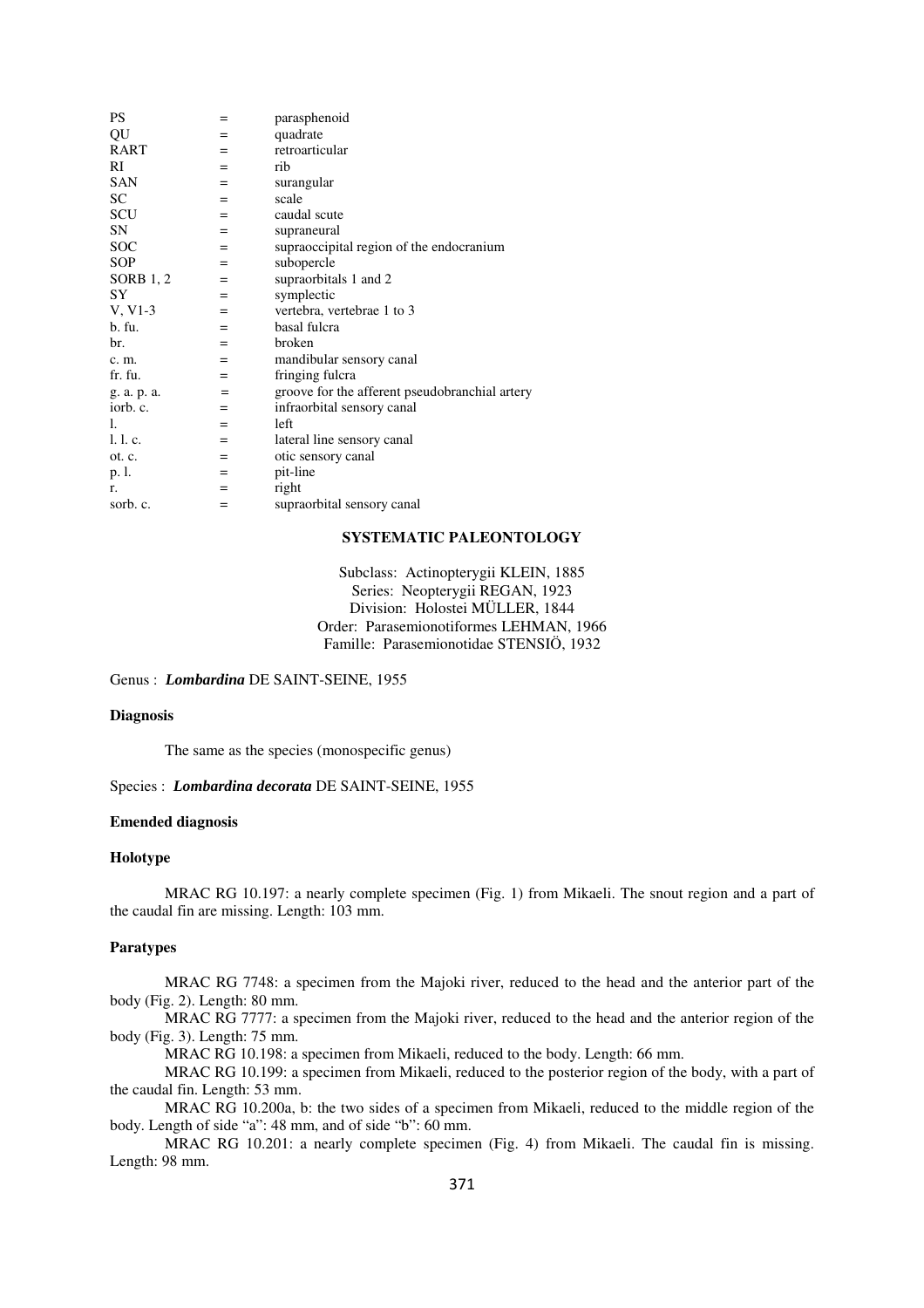

**Figure 1:** *Lombardina decorata* DE SAINT-SEINE, 1955. Holotype MRAC RG 10.197.



**Figure 2:** *Lombardina decorata* DE SAINT-SEINE, 1955. Paratype MRAC RG 7748.

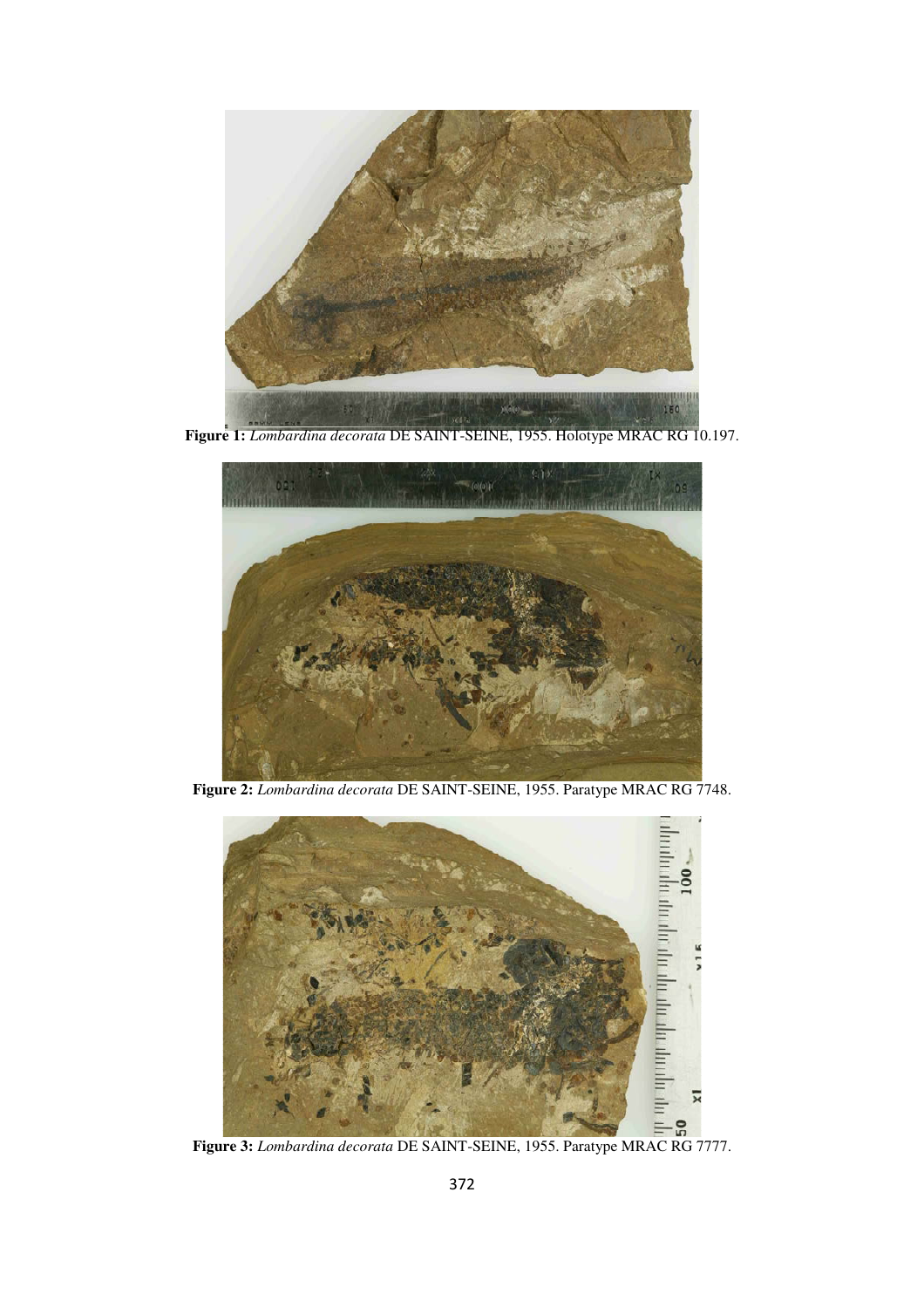

**Figure 4:** *Lombardina decorata* DE SAINT-SEINE, 1955. Paratype MRAC RG 10.201.

## **Other material**

MRAC RG 10.238: an incomplete specimen, the head and the upper lobe of the caudal fin being missing (Fig. 5), from the Sangi river, at 350 km South of Kisangani. Length: 70 mm. The identification as *Lombardina decorata* is based on the presence of a few spiny scales typical of the species.



**Figure 5:** *Lombardina decorata* DE SAINT-SEINE, 1955. Specimen MRAC RG 10.238.

### **Formation and locality**

 Stanleyville Formation, level 4 (black bituminous shales, Minjaro-Mekombi-Kewe layer), at the Majoki river, 50 km South-East of Kisangani, at Mikaeli, on the upper Lualaba, 200 km up-stream of Kisangani and at the Sangi river, 350 km South of Kisangani. Democratic Republic of Congo.

# **Osteology**

### *The skull* (Figs 6-10)

 Paratype MRAC RG 7748, from the Majoki river, has the best preserved and more complete skull of all the specimens. The skull is less complete and more crushed on paratype MRAC RG 7777, the other sample from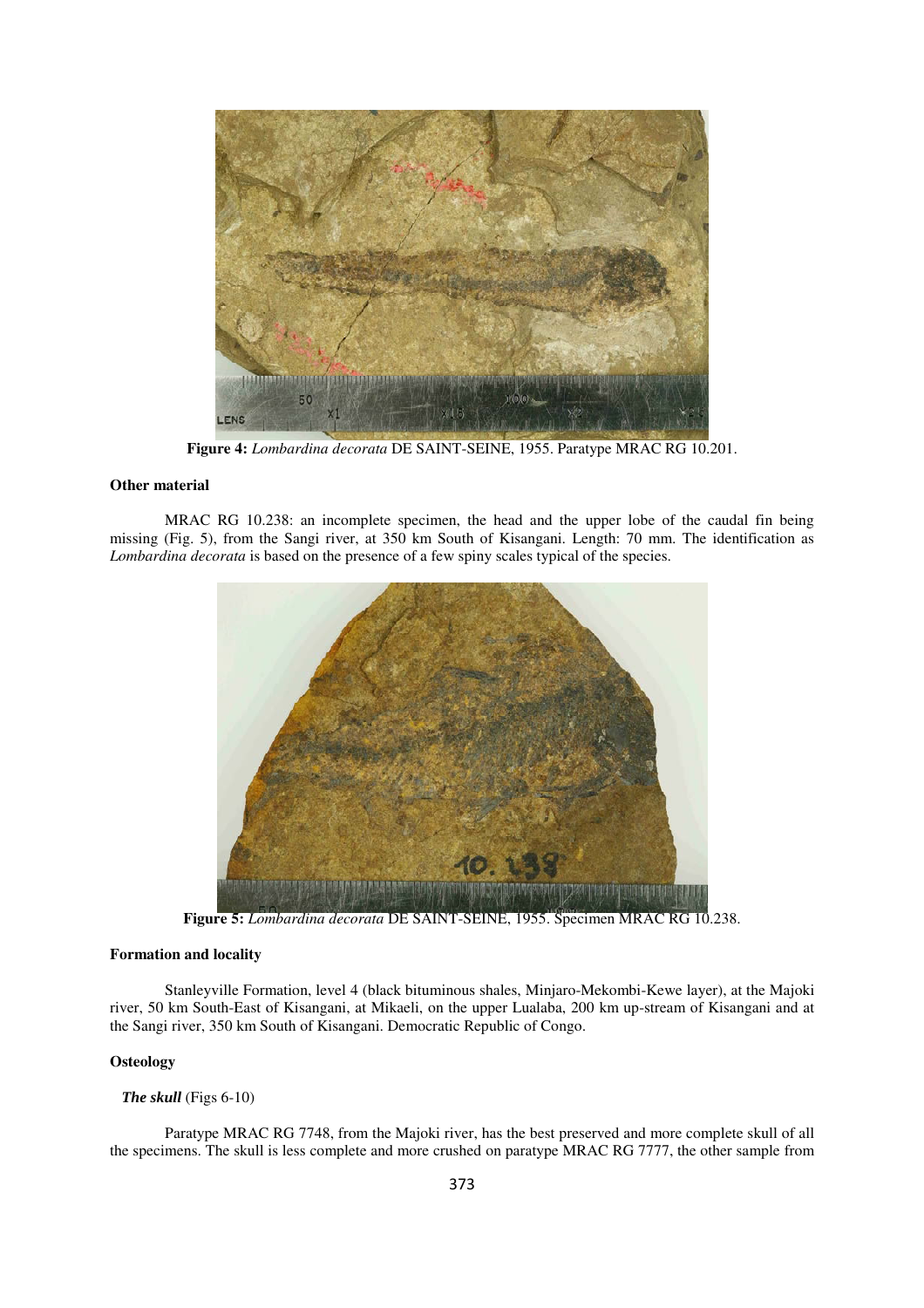Majoki. The heads of the holotype and of the other specimens from Mikaeli are incomplete and very badly preserved. Only coaly traces are visible.



**Figure 6:** *Lombardina decorata* DE SAINT-SEINE, 1955. Skull of paratype MRAC RG 7748.

The dermethmoid (= rostral) is present on paratype MRAC RG 7748. It is a small and narrow bone. The nasals are wide. They meet on the mid-line and separate the dermethmoid from the frontals. They bear the anterior part of the supraorbital sensory canal. The anterior parts of the two vomers are visible in dorsal view on paratype MRAC RG 7777, just before the two nasals and under a broken fragment of the dermethmoid.



**Figure 7:** *Lombardina decorata* DE SAINT-SEINE, 1955. Snout region of paratype MRAC RG 7777.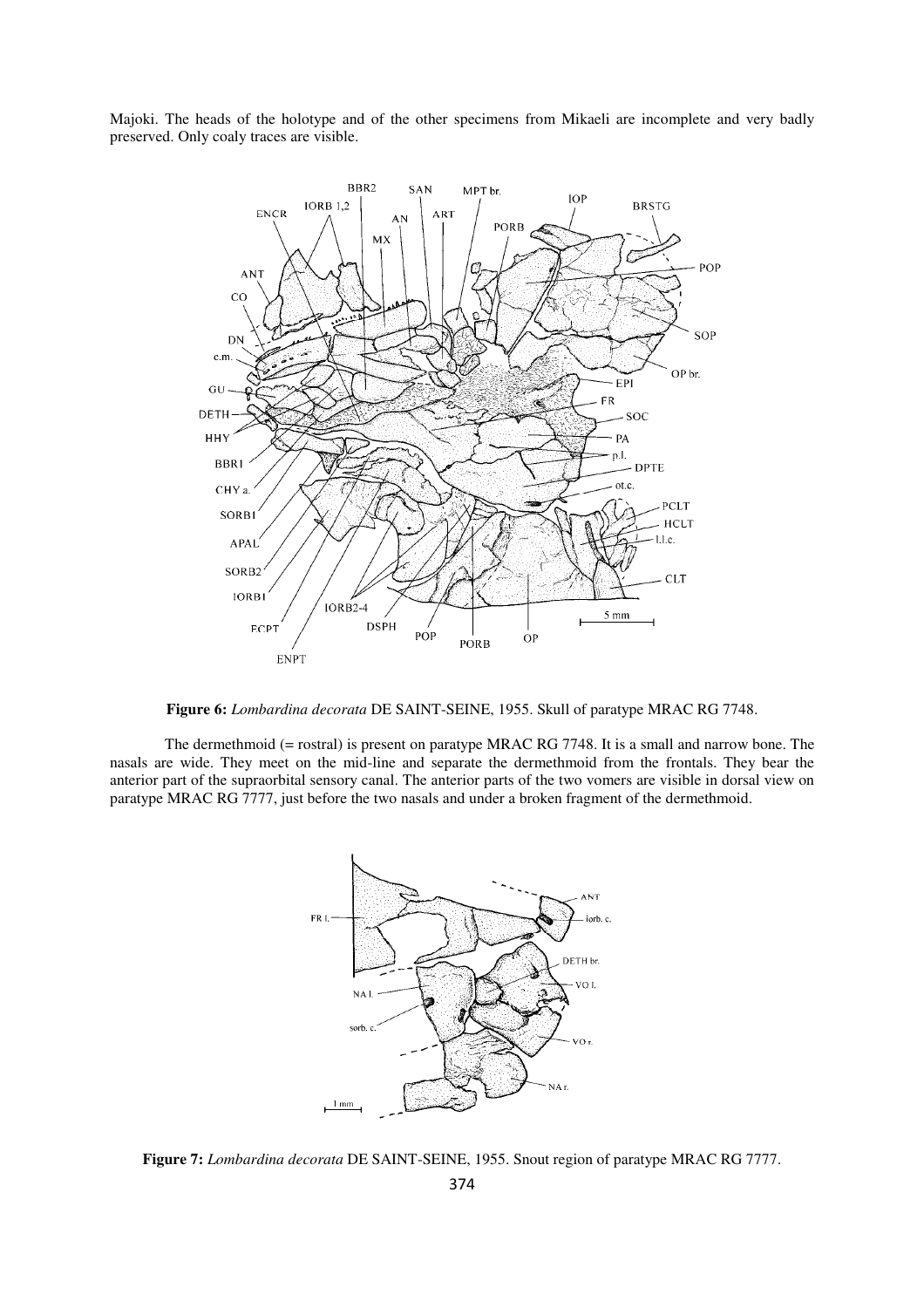The frontal is long, rather narrow in its anterior part and at the orbital level but it broadens in the postorbital region. The supraorbital sensory canal is not visible on the frontal. The parietal is well developed. It bears a short anterior pit-line. The skull is medioparietal. The dermopterotic is a wide bone. Its anterior extremity outpaces only slightly the level of the anterior margin of the parietal. The dermopterotic bears a long middle pitline and the otic sensory canal. The middle pit-line does not enter on the parietal. There is no posterior pit-line on the parietal.

 The parasphenoid is preserved on sample MRAC RG 10.238 and is especially well visible when sprinkled with ethanol. The bone is displaced by the fossilization and is located above and a little behind the skull region. The most anterior part is broad and divided in two lobes that probably were connected to the two vomers. The middle portion is extremely narrow and toothless. There is short ascending process on each side of the bone. The parachordal part of the parasphenoid is enlarged and separated in two parts by a long median slit, the probable posterior opening of the myodome.



**Figure 8:** *Lombardina decorata* DE SAINT-SEINE, 1955. Parasphenoid of specimen MRAC RG 10.238.

The endocranium is ossified in one piece, without individualized bones. The epiotic (= epioccipital) region, the supraoccipital region and the basioccipital region form marked protuberances on the rear of the endocranium.

Large parts of palato-quadrate arch are present on paratype MRAC RG 7748. The entopterygoid and of the ectopterygoid are preserved between the frontal and the infraorbitals. The two bones seem toothless. A triangular endochondral bone is visible just below the first supraorbital and before the two pterygoids. This bone probably is the autopalatine. Both the quadrate and the symplectic are articulated with the lower jaw. A small fragment of the metapterygoid is also present.

The jaws are partly preserved on paratype MRAC RG 7748. They are toothed, the teeth being small and conical. The premaxilla and the supramaxilla are missing. Only the posterior part of the maxilla is visible. The posterior margin of the bone is rounded. The maxilla is free, *i. e.*, not connected to the preopercle. The lower jaw is moderately elongated, rather narrow in the symphyseal extremity but a little deeper in the coronoid region formed by the surangular. The articular is independent from the angular. There is a small autogenous retroarticular. A long mentomeckelian bone is present on the inner side of the lower jaw. A series of five small pores of the mandibular sensory canal are visible on the anterior part of the dentary. A small fragment of a coronoid is present just above the dentary.

A fragment of the antorbital is visible on sample MRAC RG 7748. There are four infraorbitals and a small dermosphenotic. The first infraorbital is large, with an expended triangular dorsal region. The second and the fourth infraorbitals are smaller bones, while the third one is also a wide element. There is a long triangular postorbital (= suborbital) located between the preopercle and the posterior infraorbitals. There are two supraorbitals. The first one is elongate, while the second one is short.

The preopercle is very broad, vertically oriented and devoid of ventral branch. The anterior margin is rectilinear and the posterior margin rounded. Both the opercle and the subopercle are large bones. They have approximately the same size. A small interopercle is present. There are branchiostegal rays. The last ones are long and broad elements. There is only one gular plate that is long and moderately broad.

A part of the hyoid bar, with three attached banchiostegal rays is preserved on paratype MRAC RG 7748. A groove for the hypobranchial artery (= afferent pseudobranchial artery) is visible on the posterior ceratohyal.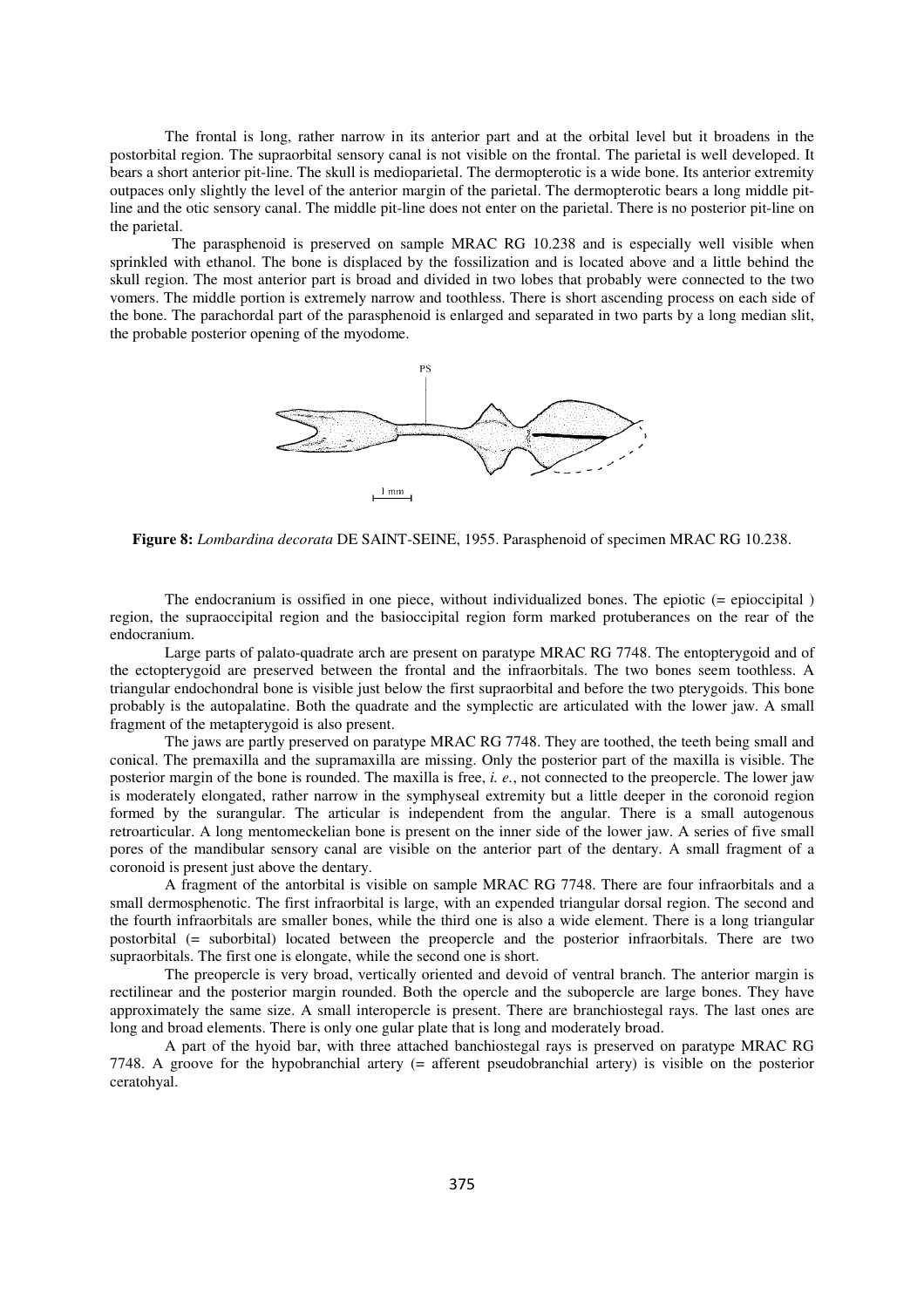

**Figure 9:** *Lombardina decorata* DE SAINT-SEINE, 1955. Opercular region of paratype MRAC RG 7777.



**Figure 10:** *Lombardina decorata* DE SAINT-SEINE, 1955. Hyoid bar and branchiostegal rays of paratype MRAC RG 7748.

## *The girdles* (Figs 6, 11, 12)

 A part of the pectoral girdle and of the ventral fins is preserved on sample MRAC RG 10. 238. A large clavicle is visible at the anterior extremity of the lower limb of the cleithrum. The long pectoral fin contains about ten rays and almost reaches the level of the origin of the ventral fins. The hypercleithrum (= supracleithrum) is preserved on paratype MRAC RG 7748. The bone bears the beginning of the lateral line sensory canal. A large posttemporal is present.

The ventral fins are also preserved on specimen MRAC RG 10.238. They are extremely elongated and are located at the same level of the dorsal fin. Each fin is composed of about a dozen of rays. Two strong pelvic bones are visible on paratype MRAC RG 10.201. They are located in the middle of the lower border of the body.



**Figure 11:** *Lombardina decorata* DE SAINT-SEINE, 1955. Pectoral girdle and fin of specimen MRAC RG 10.238. A displaced branchiostegal ray is present along the fin.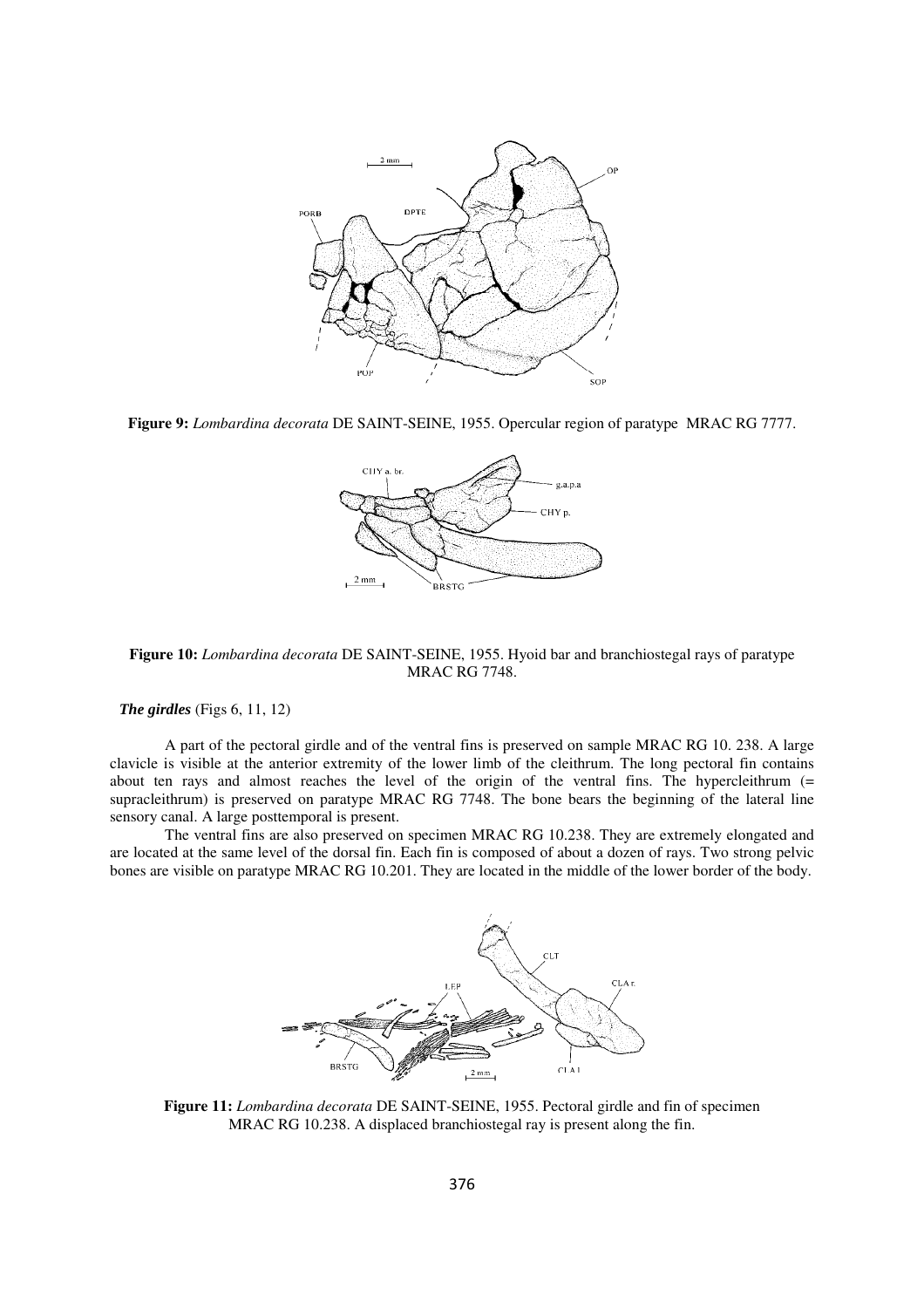

**Figure 12:** *Lombardina decorata* DE SAINT-SEINE, 1955. (A) Pelvic bones of paratype MRAC RG 10.201. (B) ventral fin of specimen MRAC RG 10.238.

### *The axial skeleton* (Figs 13, 14)

 The body is elongated but no specimen allows a precise count of the vertebrae, the number being between 45 and 50. The centra are ring-like, with a wide median space for the notochord. The lateral faces of the centra are not ornamented. The first vertebrae bear a pair of broad but moderately long neural spines. These spines are articulated but not fused to centra. There are well developed supraneurals. Small haemapophyses (= parapophyses) bearing ribs are articulated on the centra in the abdominal region. Haemal spines are visible in the caudal region. There is no trace of diplospondyly. The last caudal vertebrae have the same size than the abdominal ones. Intermuscular bones are missing.



**Figure 13:** *Lombardina decorata* DE SAINT-SEINE, 1955. **Figure 14:** *Lombardina decorata* DE SAINT-First three vertebrae of paratype MRAC RG 7777. SEINE, 1955. A vertebra of paratype MRAC



#### *The dorsal and anal fins* (Fig. 15)

 A part of the long dorsal fin is visible on sample MRAC RG 10. 238. Weak traces of the dorsal fin are also present on the holotype and on paratype MRAC RG 10.198. The fin is located in the middle of the upper border of the body, approximately at the same level of the ventral fins. The first ray of the dorsal fin is preserved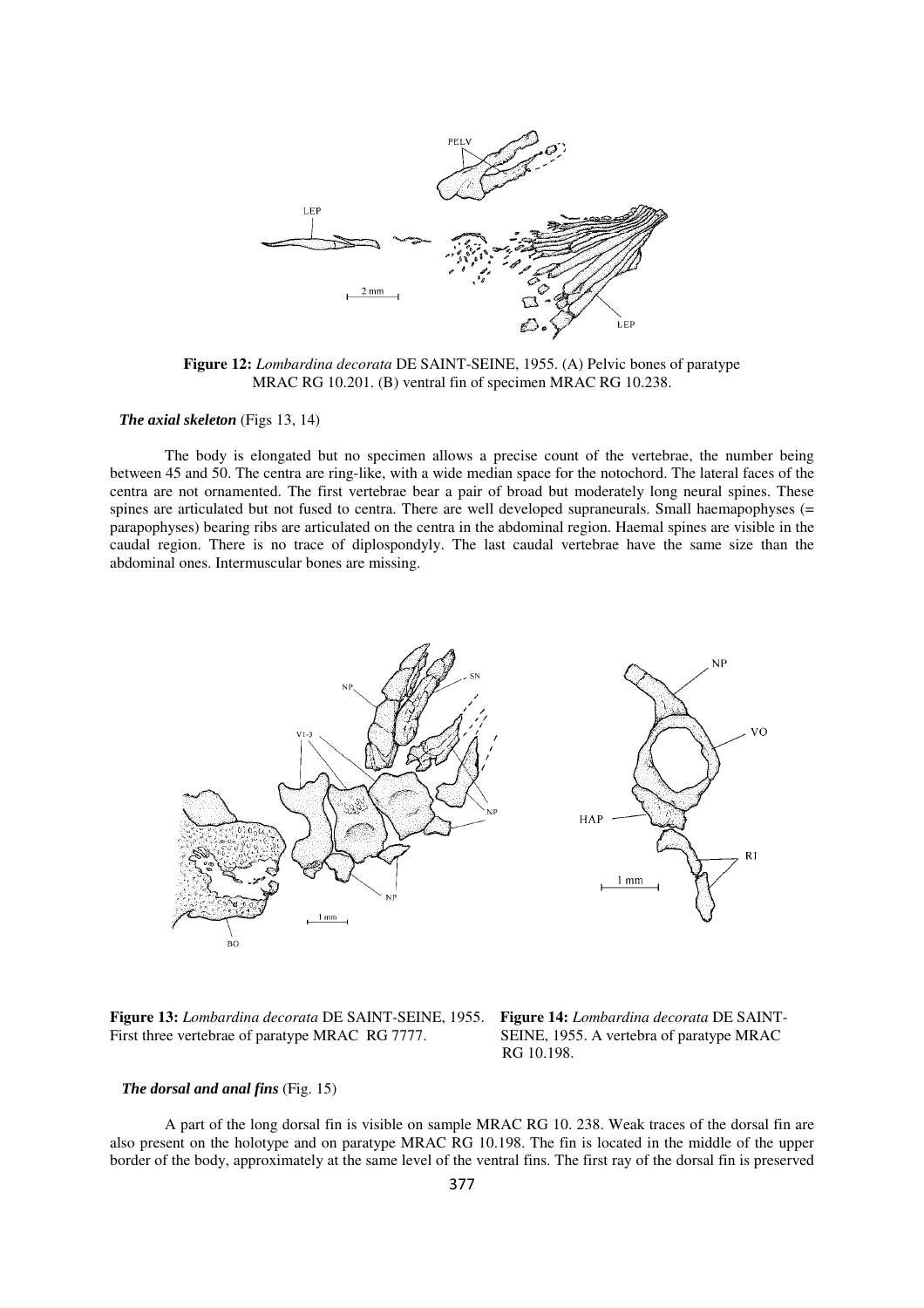on paratype MRAC RG 10.200a, b. This ray is very long, segmented and branched. Two unsegmented basal fulcra precede the ray. The first one is short and broad, with a small spine. The second one is longer and spiny. Fringing fulcra are present.

The anal fin is not visible. But the first anal pterygiophore is preserved on sample MRAC RG 10.238.



**Figure 15:** *Lombardina decorata* DE SAINT-SEINE, 1955. First dorsal fin ray of paratype MRAC RG 10.200 a (above) and b (below).

#### *The caudal fin and skeleton* (Figs 16, 17)

The caudal endoskeleton is covered by the scales and is thus unknown.

 The caudal fin is forked but badly preserved. A part of its dorsal lobe is visible on the holotype and a part of the ventral lobe on paratype MRAC RG 10.199 and on specimen MRAC RG 10.238. The rays are segmented and branched. No fringing fulcra are present. There are two segmented basal fulcra (= procurrent rays) on each lobe. A series of caudal scutes precede the dorsal lobe of the fin. There is only one caudal scute in the ventral lobe.







**Figure 17:** *Lombardina decorata* DE SAINT-SEINE, 1955. Dorsal (left) and ventral (right) caudal scutes of holotype MRAC RG 10.197.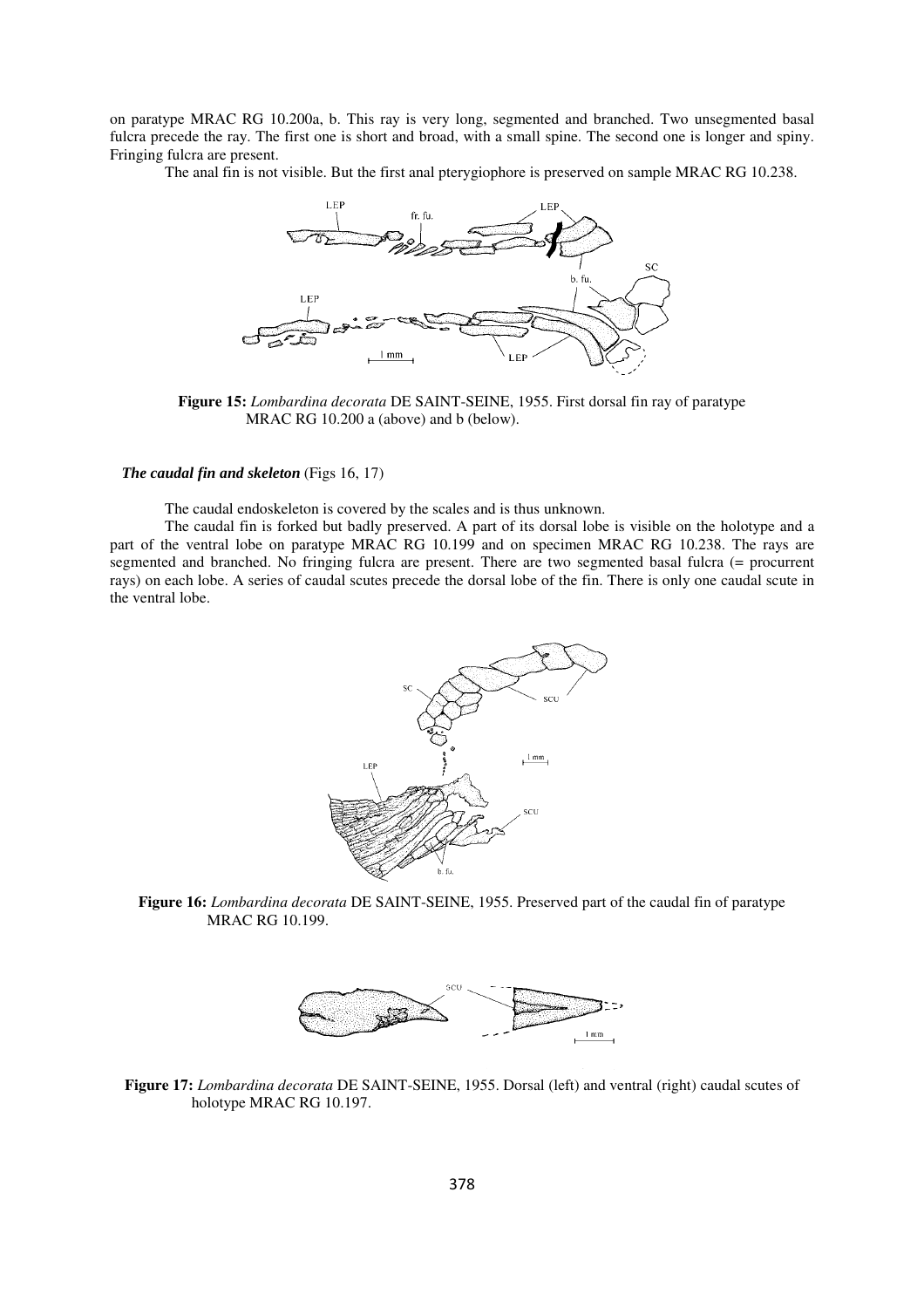#### *The squamation* (Fig. 18)

 The scales are more or less quadrangular and covered by a thick layer of ganoine. Generally, the surface is smooth but small tubercles and weakly marked wrinkles are visible on some scales. The posterior margin of the scales exhibits a series of strongly marked spines. The most ventral spine of each scale is broader than those located above. These long spines are typical of *Lombardina decorata*. No other ganoid fossil fish from the Stanleyville Formation has scales with so developed spines on the posterior border. There are a little more than 40 scales along the flank but no specimen allows a precise count. The peg-and-socket system of articulation is present. The lateral sensory line crosses the scales positioned at mid-height of the flanks. There is a recess in the posterior margin of the lateral line scales at the level of the sensory canal.



**Figure 18:** *Lombardina decorata* DE SAINT-SEINE, 1955. Two scales of paratype MRAC RG 7777.

#### **DISCUSSION**

#### *Lombardina* **within Actinopterygii**

DE SAINT-SEINE (1955: 73) erected the family Lombardinidae for *Lombardina decorata* and reported this new lineage to the order Amiiformes. ARAMBOURG & BERTIN (1958: 2189) ratified this point of view while LEHMAN (1966: 134) ranged *L. decorata* in the family Catervariolidae, gaving it a peculiar subfamilal status, the Lombardinae. At that time, he included the Catervariolidae in the order Parasemionotiformes. Today, Catervariolidae are considered as archaic teleosts and no more as holostean fishes (TAVERNE, 2011b). Moreover, the skull of Catervariolidae completely differs from the one of *L. decorata*, their endocranium being completely ossified in individualized bones (TAVERNE, 2011b, 2014a, 2015b). Obviously, a close relationship between *L. decorata* and the Catervariolidae is not possible. No other scientist has discussed the systematic affinities of *L. decorata* since more than a half century. Now, the cranial skeleton of *L. decorata* is known in a more detailed way than previously. That allows a better understanding of the relationships of this Congolese fossil fish.

An interopercle is present in the opercular series of *L. decorata* and the maxilla is mobile. These two characters attest that this fish belongs to the Neopterygii.

The endocranium is ossified in one piece, without individualized bones. There are two vomers. An elongate mentomeckelian bone is present in the lower jaw. The right and left hypohyals are pressed the one against the other and there is no bony basihyal between them. Intermuscular bones are missing. These five features indicate that *L. decorata* must be ranged within the Holostei and not within the Teleostei.

The preopercle of *L. decorata* is not crescent-like as in most Holostei but is reduced to a deep and very broad vertical limb with a rounded posterior margin. Within holostean fishes, this character is the typical autapomorphy of the family Parasemionotidae.

 Parasemionotidae is an extinct lineage of primitive Holostei. The family contains about twenty genera. Unfortunately, most of them are poorly known. They are present in the Lower Triassic marine deposits of Madagascar, Canada, Greenland and South China (see references in LI, 2009).

#### **Chronological and zoogeographical implications**

*Lombardina* is thus and by far the youngest genus of the family and the only one found in a lacustrine environment. It is probable that an unknown parasemionotid population from Madagascar survived after the Lower Triassic in the Mozambique Chanel that began to separate the island from Africa. One of these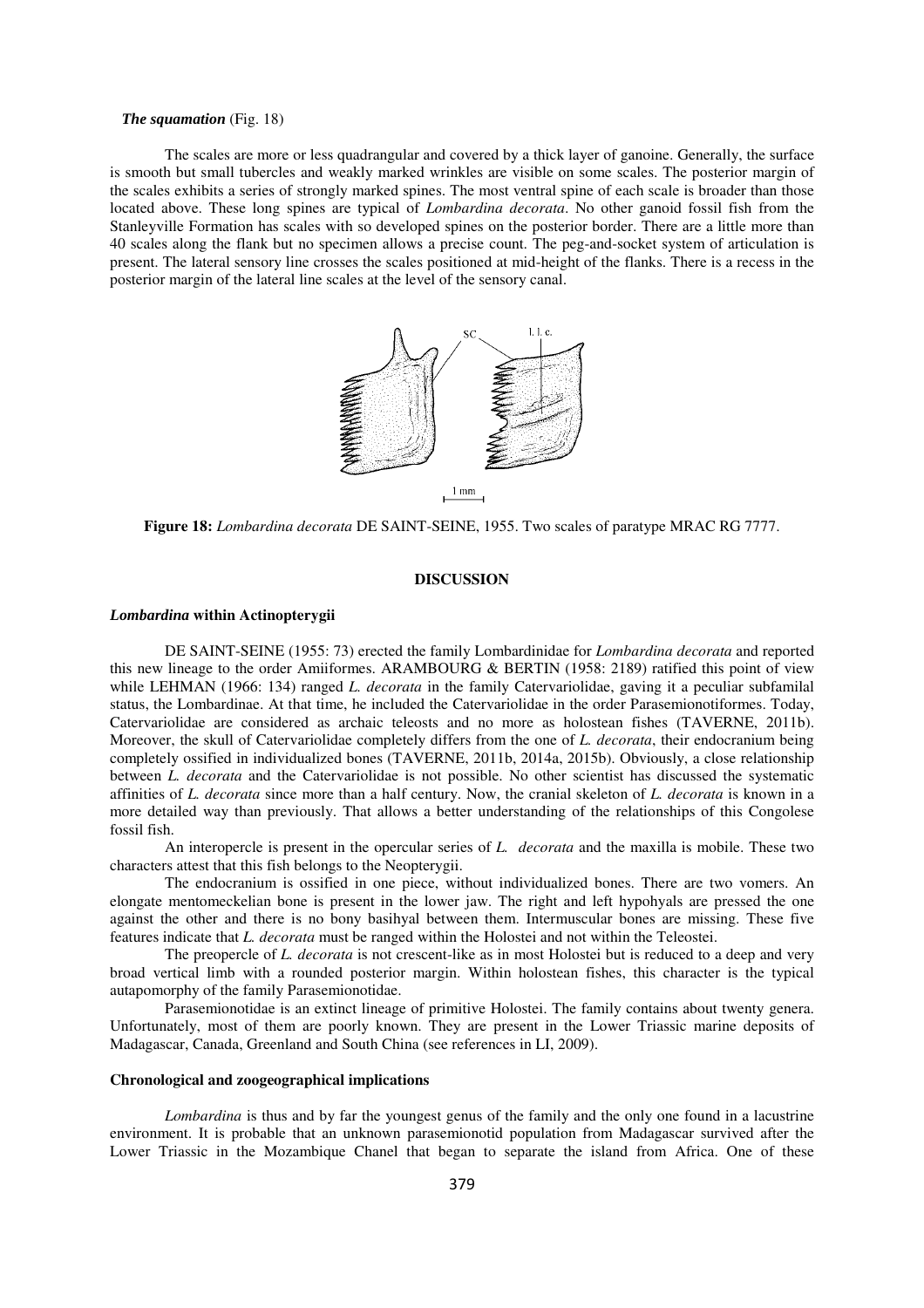parasemionotid fish migrated via the regional hydrographic net from the African east coast into the large lake that occupied the region of Kisangani during the Jurassic to become there *Lombardina decorata*.

#### *Lombardina* **and the other Parasemionotidae**

 The geographic localization of *Lombardina* in Congo (D. R. C) and its highly probable origin from the Madagascan parasemionotid assemblage led us to compare the Congolese genus more particularly with the parasemionotid genera present in the Lower Triassic deposits of Madagascar.

*Parasemionotus* PIVETEAU, 1929 is the first described Madagascan parasemionotid genus. Its body is much deeper (LEHMAN, 1952: fig. 123) than the one of *Lombardina*. The dermal skull of *Parasemionotus*  (ibid., 1952: fig. 116) seems rather similar to the one of the Congolese genus but the sketch of the pit-lines is different. The parietal bears not only the anterior pit-line but also a posterior pit-line and the middle pit-line crosses both the parietal and the dermopterotic (ibid., 1952: fig. 117). The middle part of the parasphenoid is rather narrow but bears a long patch of minute teeth (BELTAN, 1968: pl. 36 A, B) contrarily to *Lombardina*. The presence of two gular plates in *Parasemionotus* (LEHMAN, 1952: fig. 122 B) is another difference between the two fishes. The dorsal fin of *Parasemionotus* is positioned in the caudal region of the fish (ibid., 1952: fig. 123) and is not located in the abdominal region, at the same level of the ventral fins as in *Lombardina*. Obviously, the two genera are different.

*Ospia* STENSIÖ, 1932 and *Broughia* STENSIÖ, 1932 were originally described from the Lower Triassic of Greenland (STENSIÖ, 1932) but they are also present in the Lower Triassic of Madagascar (BELTAN, 1968). Both genera differ from *Lombardina*. They possess a broad parasphenoid with elongate ascending processes (STENSIÖ, 1932: figs 78, 87, 88, pl. 26, fig. 3, pl. 33, figs 1, 2; BELTAN, 1968: fig. 24, pl. 28B). The basidorsals and basiventrals are disjoined in *Ospia* and do not form ring-like centra (STENSIÖ, 1932: fig. 85, pl. 31, fig. 1). The dorsal fin of *Broughia* is positioned in the caudal region of the fish and is just a little before the level of the anal fin (ibid., 1932: pl. 30, fig. 1). There is clearly no close relationships between these two parasemionotid fishes and the Congolese genus.

*Jacobulus* LEHMAN, 1952, *Thomasinotus* LEHMAN, 1952 and *Lehmanotus* BELTAN, 1968 share a highly specialized character. Their preopercle is divided in three or four elements, with a posterior crescent-like component that contains the preopercular sensory canal (LEHMAN, 1952: figs 126, 129; BELTAN, 1968: fig. 34). *Lombardina* has preserved the primitive condition, *i. e.*, a preopercle in one piece, and thus is certainly not a descendant of these three genera.

*Stensiönotus* LEHMAN, 1952 is characterized by two specialized features, the multiplication of the supraorbitals, five elements on each side of the skull, and the presence of a series of small anamestic bones between the posterior infraorbitals and the preopercle (LEHMAN, 1952: fig. 124, pl. 41, fig. C), a different morphology than that of *Lombardina*.

*Devillersia* BELTAN, 1968 differs from *Lombardina* by a few cranial features. The skull is especially broad, with a strongly marked lateral process on the dermopterotic, and the parasphenoid is a large bone (BELTAN, 1968: fig. 27, pl. 43, 44). A close relationship between these two genera seems not possible.

*Piveteaunotus* BELTAN, 1968 is only known by its endocranium (BELTAN, 1968: fig. 41) and can not be compared with *Lombardina*.

 *Lombardina* exhibits elongate pectoral, ventral and dorsal fins. This specialized character is shared by the genus *Icarealcyon* BELTAN, 1984, another parasemionotid fish from the Lower Trias of Madagascar (BELTAN, 1984: fig. 2, pl. 3A, B). It is possible that the two genera are close relatives. However, *Icarealcyon* has wider fins, a shorter and deeper body than *Lombardina* and its skull is unknown. No cranial comparison is thus possible between the two fishes.

*Watsonulus* BROUGH, 1939 is the best known of all the parasemionotid genera (PIVETEAU, 1934, 1939-40; LEHMAN, 1952; BELTAN, 1968; OLSEN, 1984). However, it seems clear that the genus is not homogenous, different morphotypes being present in the taxon (PIVETEAU, 1934: 58). *Watsonulus* differs from *Lombardina* by its broad and toothed parasphenoid, with a pair of elongate ascending processes, by its dermopteric that strongly outpaces the anterior margin of the parietal, by the middle pit-line that extends not only on the dermopterotic but also on the parietal and by its very broad gular plate (LEHMAN, 1952: fig. 122 A; BELTAN, 1968: fig. 26, pl. 30; OLSEN, 1984: figs 2, 3, 7, 8). Moreover, the notochord is free in *Watsonulus*  and there is no complete centrum, the basidorsals and basiventrals remaining separated the ones from the others (LEHMAN, 1952: 170).

One specimen (Mus. Nat. Hist. Nat. Paris, I. P. 126) erroneously attributed to *Watsonulus eugnathoides*  (PIVETEAU, 1934) has a parasphenoid completely differing from the one of the true *W. eugnathoides* and of the other parasemionotid genera but similar to the parasphenoid of *Lombardina*, with a broad anterior extremity, an extremely narrow and toothless middle section, short ascending processes and an enlarged posterior region with a split for the posterior myodome (Fig. 19; BELTAN, 1968: fig. 27). This unnamed Madagascan Triassic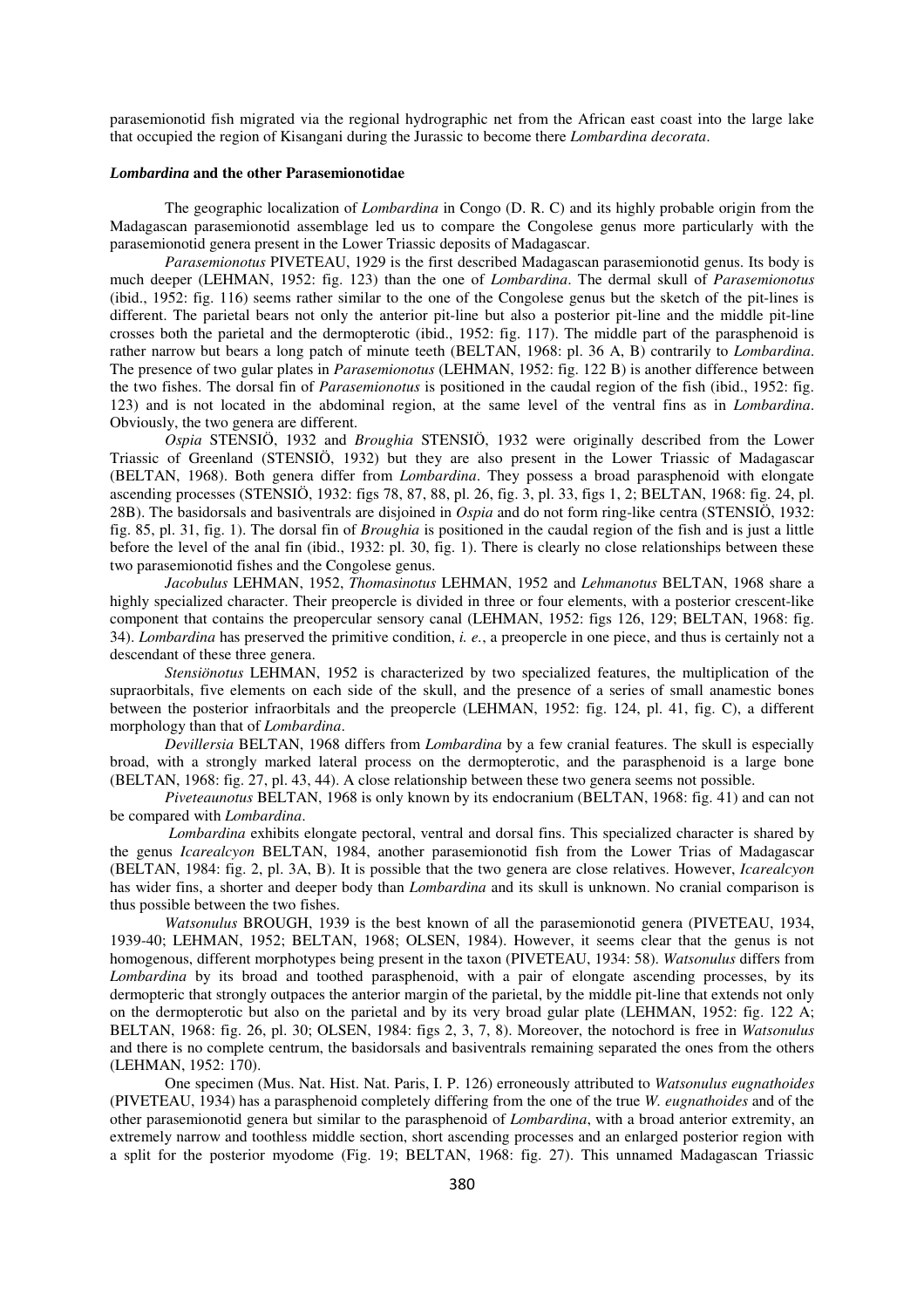parasemionotid fish probably is the precursor of *Lombardina decorata* and perhaps already belongs to the genus *Lombardina*.



**Figure 19:** Above: the *Lombardina*-like parasphenoid of specimen Mus. Nat. Hist. Nat. Paris, I. P. 126 from the Lower Triassic of Madagascar, a sample erroneously reported to *Watsonulus eugnathoides* (PIVETEAU, 1934) but probably belonging to a Madagascan species of *Lombardina* (modified from BELTAN, 1968: fig. 27). Below: reconstruction of the parasphenoid of the true *Watsonulus eugnathoides* (modified from BELTAN, 1968: fig. 26 and OLSEN, 1984: fig. 8).

#### **ACKNOWLEDGMENTS**

I am grateful to Dr. Thierry DE PUTTER and Dr. Florias MEES, from the Department of Geology and Mineralogy of the Africa Museum, for allowing me the access to the fossil fishes studied in the present paper. I greatly thank M. Adriano VANDERSYPEN, from the Royal Institute of Natural Sciences of Belgium, and Mr. Stéphane HANOT, from the Africa Museum, for their technical help. I am also indebted to the anonymous reviewers who have read and commented our text.

### **REFERENCES**

ARAMBOURG, C. & BERTIN, L., 1958. Super-ordres des holostéens et des halécostomes (Holostei et Halecostomi). *In*: Traité de Zoologie, 13 (3), GRASSÉ, P. (ed.), Masson et Cie, Paris: 2173-2203.

BELTAN, L., 1968. La faune ichthyologique de l'Eotrias du N. W. de Madagascar: le neurocrâne. *Cahiers de Paléontologie*, Éditions du Centre National de la Recherche Scientifique (CNRS), Paris: 135 p.

BELTAN, L., 1984. A propos d'un poisson volant biplan de l'Eotrias du NW de Madagascar: *Icarealcyon malagasium* Beltan. *Annales de la Société Géologique du Nord*, 103 (séance du 4 mai 1983): 75-82.

COLIN, J.-P., 1994. Mesozoic-Cenozoic lacustrine sediments in Zaire Interior Basin. *In*: GIERLOWSKI-KORDESCHAND, E. & KELTTZ, K. (eds), Global Geological Record of Lake Basins, I.G.C.P. Project 324,Cambridge University Press, Cambridge, 1: 31-36.

DE SAINT-SEINE, P., 1950. Contribution à l'étude des vertébrés fossiles du Congo Belge. *Annales du Musée Royal du Congo Belge*, Tervuren (Belgique), Série in-8°, *Sciences Géologiques*, 5: 1-32.

DE SAINT-SEINE, P., 1955. Poissons fossiles de l'étage de Stanleyville (Congo belge).

Première partie. La faune des argilites et schistes bitumineux. *Annales du Musée Royal du Congo Belge*, Tervuren (Belgique), Série in-8°, *Sciences Géologiques*, 14: 1-126.

DE SAINT-SEINE, P. & CASIER, E., 1962. Poissons fossiles de l'étage de Stanleyville (Congo). Deuxième partie. La faune marine des Calcaires de Songa. *Annales du Musée Royal de l'Afrique Centrale*, Tervuren (Belgique), Série in-8°, *Sciences Géologiques*, 44: 1-52.

LEHMAN, J.-P., 1952. Etude complémentaire des poissons de l'Eotrias de Madagascar. *Kungliga Svenska Vetenskapsakademiens Handligar*, Fjärde Serien, 2 (6): 1-201.

LEHMAN, J.-P., 1966. Actinopterygii. *In*: Traité de Paléontologie, 4 (3), PIVETEAU, J. (ed.), Masson et Cie, Paris : 1-242.

LI, Q., 2009. A new parasemionotid-like fish from the Lower Triassic of Jurong, Jiangsu province, South China. *Palaeontology*, 52 (2): 369-384.